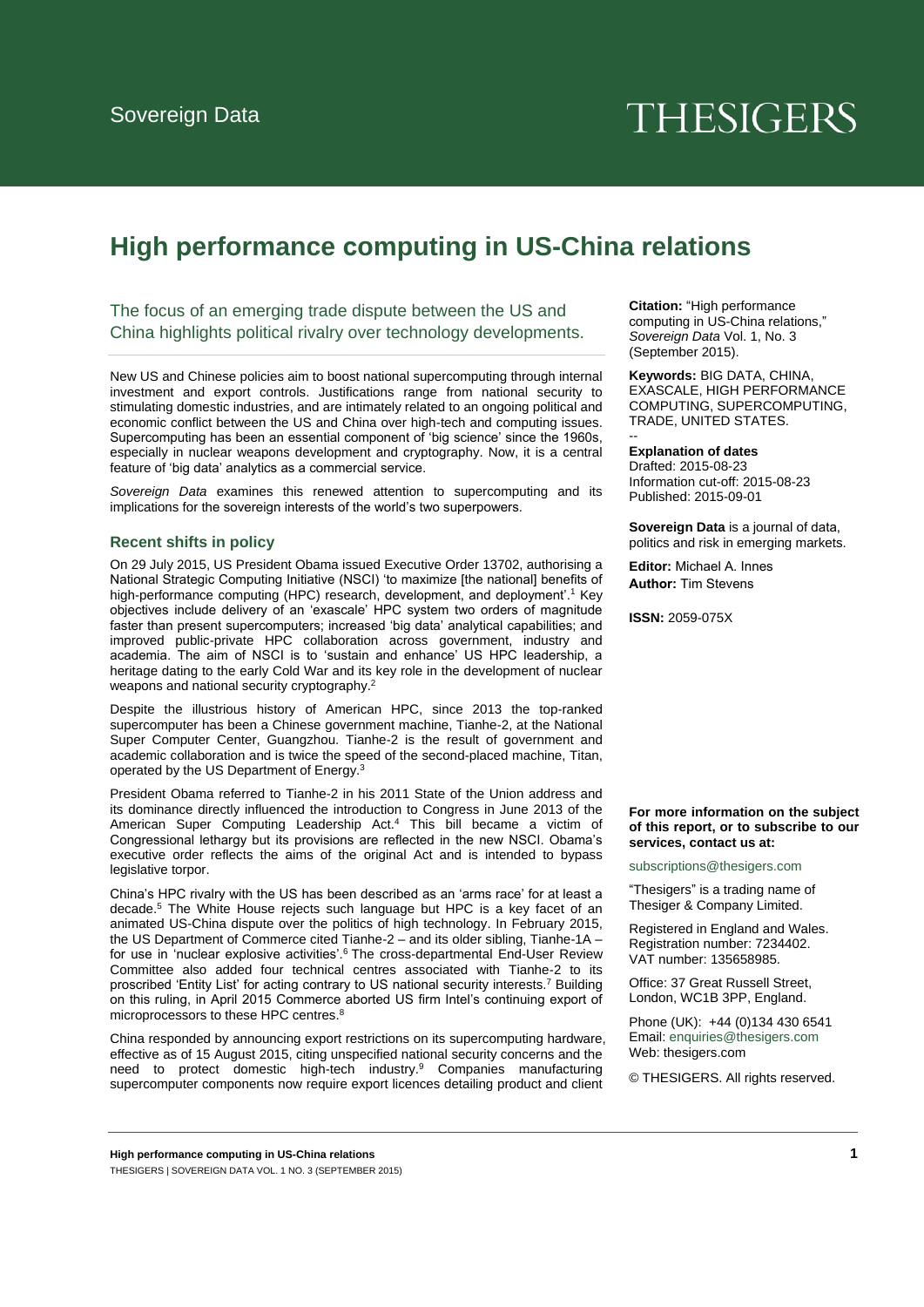

accusations of foul play and is always framed in terms of national interest and sovereignty.<sup>10</sup> **HPC infrastructure and investment**  The US has invested more in HPC infrastructure, and for longer, than any other

state.<sup>11</sup> In the 1960s, the first supercomputer clients were national laboratories in the US Atomic Energy Commission network, purchasing next-generation machines from innovators like CDC and IBM. CDC, driven by the engineering brilliance of Seymour Cray, cornered the government supercomputing market, while IBM dominated commercial data-processing. Cray prioritised computational speed over business compatibility, generating brute computing power compatible with the needs of national laboratories modelling nuclear weapons design.<sup>12</sup> Computational power remains the critical factor in HPC design, although uses have diversified greatly to include aerodynamics, meteorology, genetics and a range of 'big data' analytics (High Performance Data Analysis) requiring massive parallel processing power to structure and interrogate vast data sets. Precise figures for US government HPC funding are hard to discern but the Department of Energy's Advanced Scientific Computing Research (ASCR) program alone is seeking USD 442 billion for HPC in the next fiscal year.<sup>13</sup>

specifications and attract civil or criminal penalties for breaching this process. These policy reprisals occur against a background of diplomatic tension between the US and China. As *Sovereign Data* reported previously, this dynamic is fuelled by

The US HPC market dwarfs China's roughly tenfold but China has invested significantly in HPC infrastructure since the National Computing and Networking Facilities of China (NCNFC) initiative of 1989 kick-started sectoral investment.<sup>14</sup> Sunk costs on the Tianhe-2 project are upwards of CNY 2.4 billion (USD 390 million) as of 2013, although, as part of China's local government financing platform (LGFP) structure, most of this funding comes from the Guangzhou city government rather than directly from Beijing.<sup>15</sup> State funding is also provided by the National High-Tech Research and Development (863) Program, which promotes innovation through public investment.<sup>16</sup> This helped establish the National High Performance Computing Environment (NHPCE) across China, with key supercomputing nodes in Beijing, Shanghai and other major cities. The emphasis of NHPCE has shifted from technical performance to providing HPC services to nearly 3000 government, industrial and academic clients, mirroring the diversification in the US. Unlike the US, however, there is no long-term national research and development program for exascale computing, widely perceived as the next step in HPC technology.<sup>1</sup>

## **Winners and losers?**

US and Chinese HPC policies stress the importance of high performance computing for economic competitiveness. In the US, recent initiatives aim to consolidate and harmonise an extensive policy landscape and a highly diverse industrial and commercial environment with several decades experience of internal investment and export success. Challenges consist in convincing Congress to disburse the necessary funds and in aligning commercial and political imperatives. The Chinese situation has experienced recent success but the sector is relatively underdeveloped despite investment in HPC and other high-tech infrastructures.

The Chinese HPC market is somewhat constipated and there are doubts about the commercial prospects of even the mighty Tianhe-2. It is reportedly difficult to use due to anaemic software investment and high operating costs. For example, electricity consumption runs at up to CNY 600,000 (USD 100,000) a day.<sup>18</sup> One official described it as 'a giant with a super body but without the software to support its thinking soul' and, as of June 2014, it had 120 clients utilising only 34% of its capacity.<sup>19</sup> In addition to national security, its civilian applications include astrophysics, climate modelling, genetics, earthquake simulation and infrastructure design, but its operating problems may discourage Chinese and external clients without further significant investment.

The US HPC market dwarfs China's roughly tenfold but China has invested significantly in HPC infrastructure since the National Computing and Networking Facilities of China initiative of 1989 kick-started sectoral investment.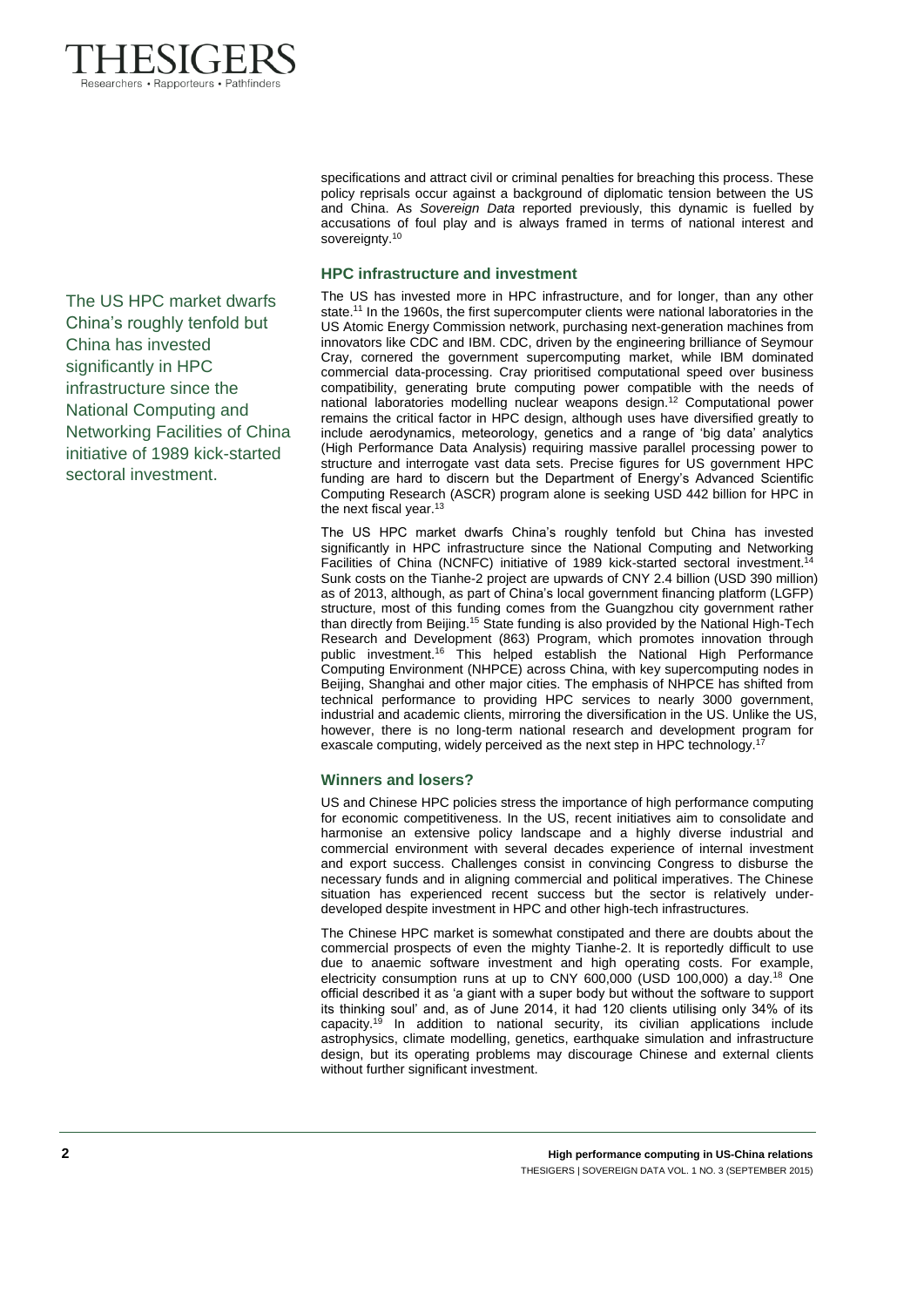

There are opportunities for Chinese markets, however. The US Department of Commerce export ban of Intel chips may benefit China. The four HPC centres proscribed by the US use only mainstream Intel chips, so China can source these on the global market, reducing direct Chinese reliance on US firms. (Intel appears to have hedged against potential losses by signing a USD 200 million joint contract with Cray to build a new US Department of Energy supercomputer.)<sup>20</sup> It may also boost domestic hardware production and deployment, including a proposed 'China Accelerator' central to a forthcoming upgrade to Tianhe-2. Domestic manufacturers like Inspur, already a key government partner, may also benefit from revised US trade policy.<sup>21</sup> Given its importance to Chinese defence and security, Tianhe-2 will become even more opaque to external eyes.<sup>22</sup>

However, the Chinese HPC export sector is far from robust. China's export restrictions apply to hardware supporting processing speeds of eight teraflops a second or more. At present, the only Chinese machine operating at these speeds is Tianhe-2. What this communicates is ambiguous, as the wider HPC export sector is unaffected by new export restrictions. It may intend to draw potential foreign clients' attention to the processing dominance of Tianhe-2 and therefore its possible commercial applications (notwithstanding the problems described above). It may also protect future sales, particularly if China finds a way of stimulating its domestic HPC manufacturing sector.

#### **Outlook**

The US and China are not the only players in the HPC sector. Japan and Europe also have major interests. Exascale computing is an important goal of the European Commission-sponsored Human Brain Project, for instance, which views exascale computing as equivalent to the processing power of the human brain and therefore essential for neural modelling.<sup>23</sup> Japan is the fastest-growing HPC innovator and South Korea is now the second-ranked user of HPC in the global market.<sup>24</sup> Advances are also being made in India and Russia but the eye-catching story remains the US and China, not least as HPC connects to deeper geopolitical and macroeconomic rivalries.

The economic potential of HPC is substantial but it might not matter in everyday terms which country has the technological edge if the real battle is for international bragging rights. Supercomputing has always been a blue ribbon pursuit and the opportunity to demonstrate technological prowess in somewhat muscular fashion is something few leaders could resist. The HPC 'arms race' is better understood as a key component of economic and political competition, but like the US-Soviet supercomputing rivalry of the Cold War its resonance extends beyond the purely quantitative.

National narratives of greatness and destiny require maintenance. In the nuclear context, France and Britain retain nuclear weapons as symbols of status and prestige justified as strategically necessary 'independent' deterrents. This translates to their continued influence as members of the nuclear-only UN Security Council, and satisfies domestic constituencies concerned with the projection of national power and support for defence industry. Unlike the waning influence of the UK, France and (arguably) Russia in global affairs, US and particularly Chinese power is on the rise. High-cost national investment projects like supercomputing serve to elevate global status rather than arrest its decline.

Observers of global HPC trends are well-served by independent monitors like the Top 500 index that provide open-source reporting and analysis. Both the US and China are also relatively prepared to announce policy changes in open forum. Although the channels appear to be open, the potential severing of links between US and Chinese developers and manufacturers would likely lead to reduced transparency and visibility. The irony is that as the US and China pursue mutual exclusion they may be damaging their own prospects for winning the HPC clients they openly seek. As each other's largest trading partner, the real challenge will involve the US and China striking a competitive balance between the prestige of high technology leadership and the benefits of economic cooperation.

Although the channels appear to be open, the potential severing of links between US and Chinese developers and manufacturers would likely lead to reduced transparency and visibility.